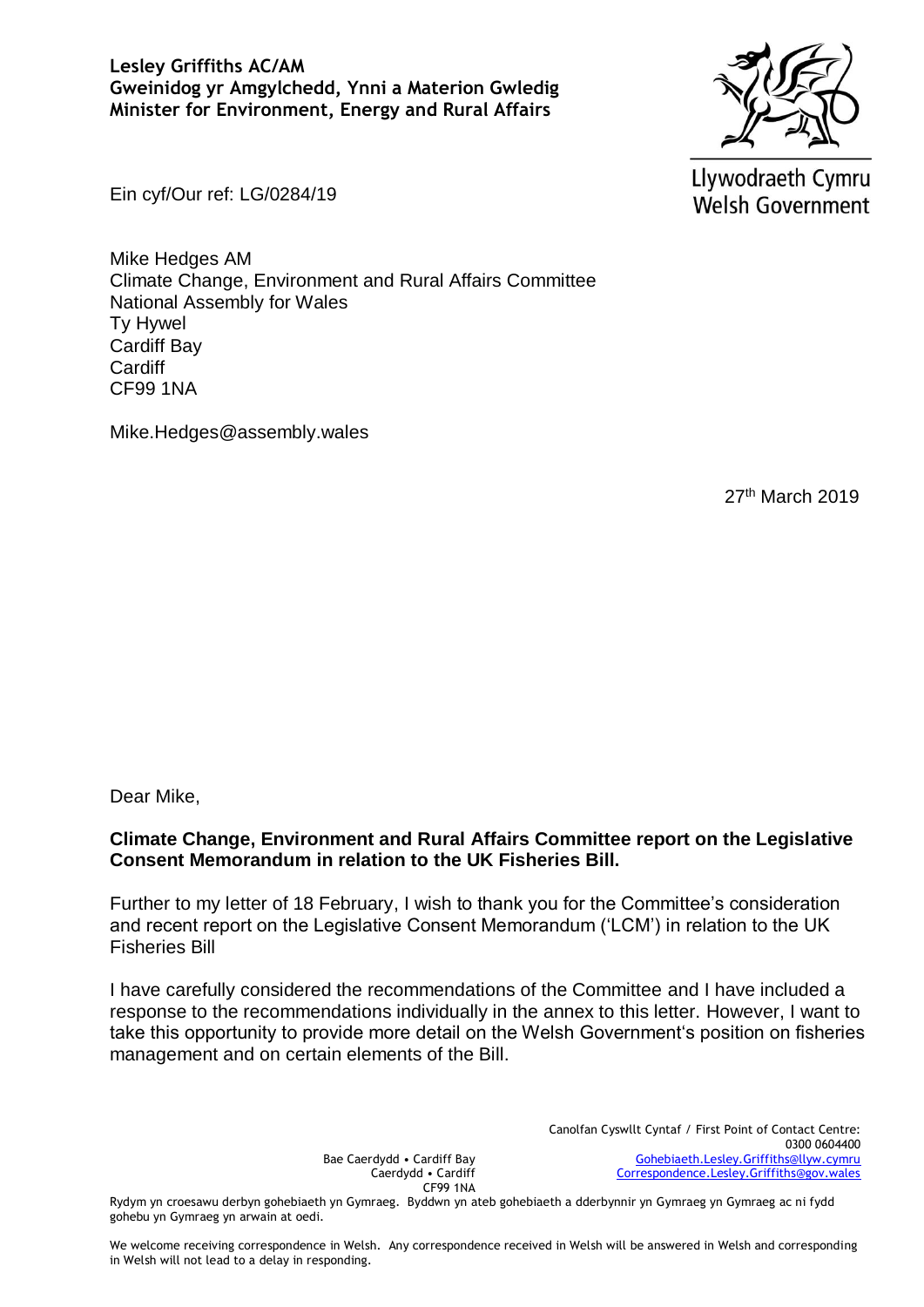#### *The need for legislation and the approach taken*

The Welsh Government fully supports the UK Fisheries Bill. It enables the establishment of a clear and robust framework at a UK level for managing our fisheries and provides the necessary powers and management mechanisms for the Assembly and the Welsh Government to deliver for our distinct fisheries in Wales, following our exit from the EU. Importantly, the Bill makes provision for the extension of the National Assembly for Wales' legislative competence in matters relating to fishing, fisheries or fish health in the Welsh zone. This is a significant change and a welcome achievement which, as you know, was a red line for me.

Until the achievement of the wider legislative competence, it would be unwise to introduce a Welsh Fisheries Bill, which could only make provisions applying to the Welsh inshore waters, whereas our fisheries management responsibilities extend out to our offshore waters.

I appreciate concerns around using a UK Bill to make provisions for Wales. I am strongly of the view the provisions within the Bill are transitional until we are able to make Welsh primary legislation. However, it is appropriate to seek these powers now to enable us to act quickly and decisively in Wales, in an uncertain future, which enables the fullest opportunities for our immediate future fisheries policy.

Alongside the Bill, we are currently drafting a range of Memoranda of Understanding (MoU) which will cement and enhance the good inter-governmental working practices we have in this subject area, including setting out an agreed dispute resolution mechanism and ways of working.

## *Fisheries Objectives and Fisheries Statements*

The Bill, as currently drafted, sets out shared UK objectives for the management of fisheries. These objectives build on those contained with the Common Fisheries Policy, providing a level of consistency in our approach. These objectives therefore set the context for fisheries policy within Wales, the rest of the UK and beyond.

The Joint Fisheries Statement (JFS) will detail our policies for achieving the objectives. The JFS will reflect our approach to fisheries management in Wales which is framed, not just by the international legislation but also our unique legislative landscape in Wales including the Environment (Wales) Act 2016 and the Well-being of Future Generations (Wales) Act 2015.

I know there is a lot of interest in the contents of the JFS and also the Secretary of State's Fisheries Statement. At this stage, it is too early to comment on the contents. The Bill sets out consultation and scrutiny requirements. It also sets the deadline for the production of the first JFS.

I want to provide the Committee with reassurance the JFS will be developed in discussion with stakeholders, with pre-consultation engagement as well as the formal consultation process. This will provide all stakeholders with the opportunity to drive the contents of the JFS and as such our over arching policy direction for the following 6 years.

When we exit the EU a range of functions and powers, which were previously exercised at the EU level, will be exercised by the Secretary of State on behalf of the UK or exercised by Welsh Ministers in relation to Wales, the Welsh zone and Welsh vessels. Fish stocks are a shared natural resource, not just intra UK but also on an international scale. As a result a Fisheries Management Framework Agreement is needed to ensure effective management of this shared resource.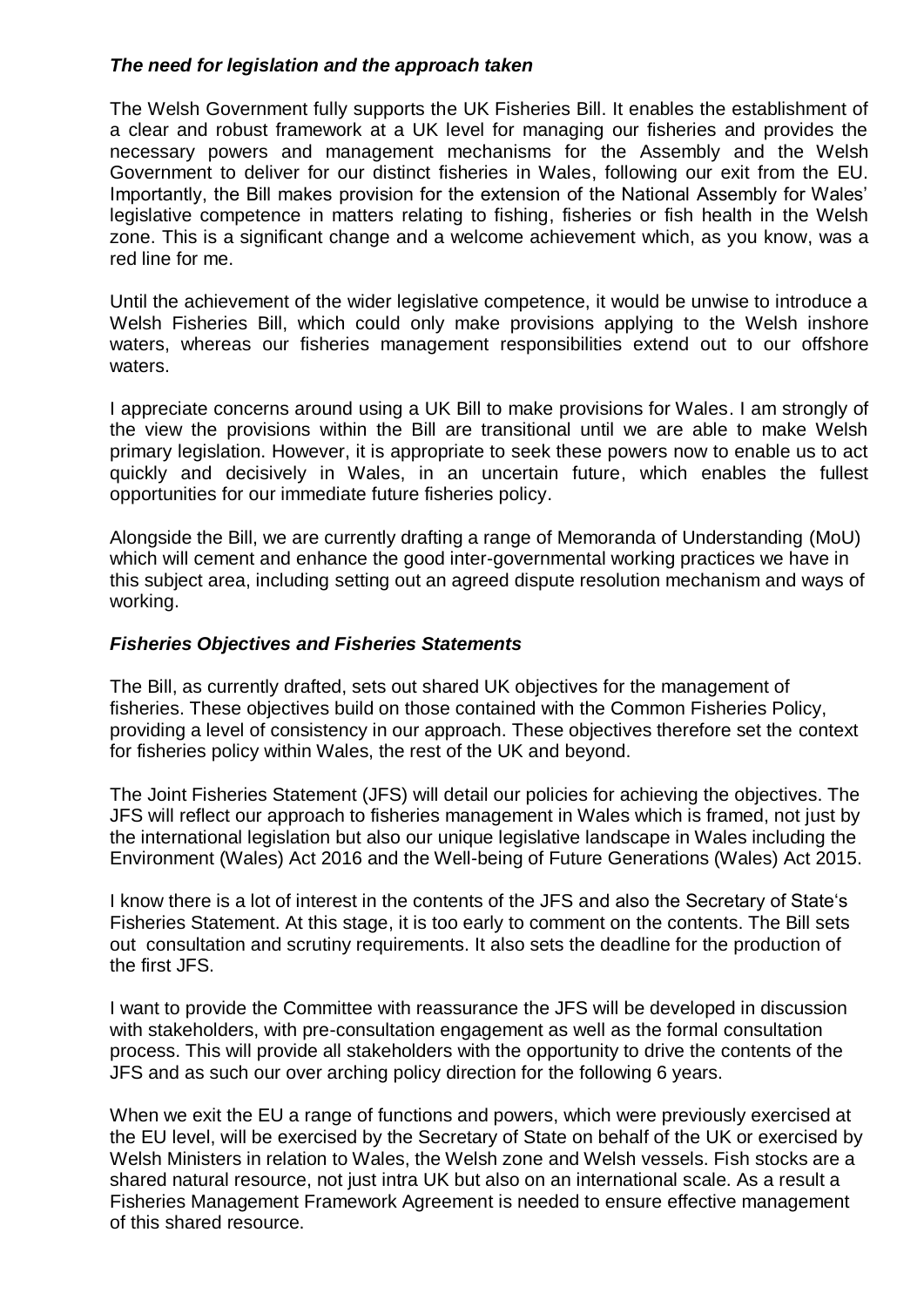The JFS provides the cornerstone of the Fisheries Management Framework Agreement. This framework will cover a range of legislative and non-legislative solutions ranging from provisions contained within the UK Fisheries Bill and retained EU legislation and will be underpinned by a range of MoUs and concordats. It will be some time before all of this Framework is in place, I will write to the Committee with further details when available.

## *Access to British Fisheries*

The Fisheries Bill consolidates and clarifies a range of legislation relating to the licensing of fishing vessels, making clear each administration is responsible for the licensing of its own vessels. The Bill revokes the automatic access of EU vessels to UK waters, reflecting new arrangements whereby access to British Fisheries will be controlled through annual Coastal States negotiations. The Bill provides powers to Welsh Ministers to license foreign fishing vessels within Wales and the Welsh zone.

However, in preparation for a possible exit before the UK Fisheries Bill receives Royal Assent, the Fisheries Administrations have introduced secondary legislation to allow us to control foreign vessels in UK Waters in the interim. Officials are considering what necessary amendments will need to be made to the UK Bill as a result of the introduction of these Statutory Instruments.

Whatever the mechanism, the practical administration of foreign fishing vessel licensing will be undertaken by a Single Issuing Authority (SIA). The SIA will provide a single point of contact for foreign vessels and, for European Member States and the Commission. The intention is the SIA will act on behalf of the Welsh Ministers in relation to the licensing of foreign fishing vessels in Wales and the Welsh zone.

Our ability to set appropriate license conditions within Welsh waters will not be affected by this proposed delegation of administrative functions in relation to the issuing of licenses to foreign vessels.

Discussions on the establishment of the SIA remain ongoing. I would be happy to update the Committee at the appropriate time, including any details of financial implications for Welsh Government.

#### *Fishing opportunities and quota share*

I have consistently said I want Welsh fishers to receive their fair share of fishing opportunities within Welsh waters. I have written to UK Ministers expressing my views and I will continue to press for a better settlement. Any rebalancing of the share of fishing opportunities between the UK and EU following our exit from the EU should be used to redress this imbalance.

#### *Financial assistance powers and future funding*

We are working with UK Government and the other Devolved Administrations to identify scope to maximise the economic growth of the UK's marine sectors. This work will guide policy in how best to support the sustainable growth of the different industry sectors in a strategic and streamlined way.

# *Access to markets*

Welsh Government is working with industry to grow the Welsh fisheries industry, through the industry led Wales Seafood Strategy.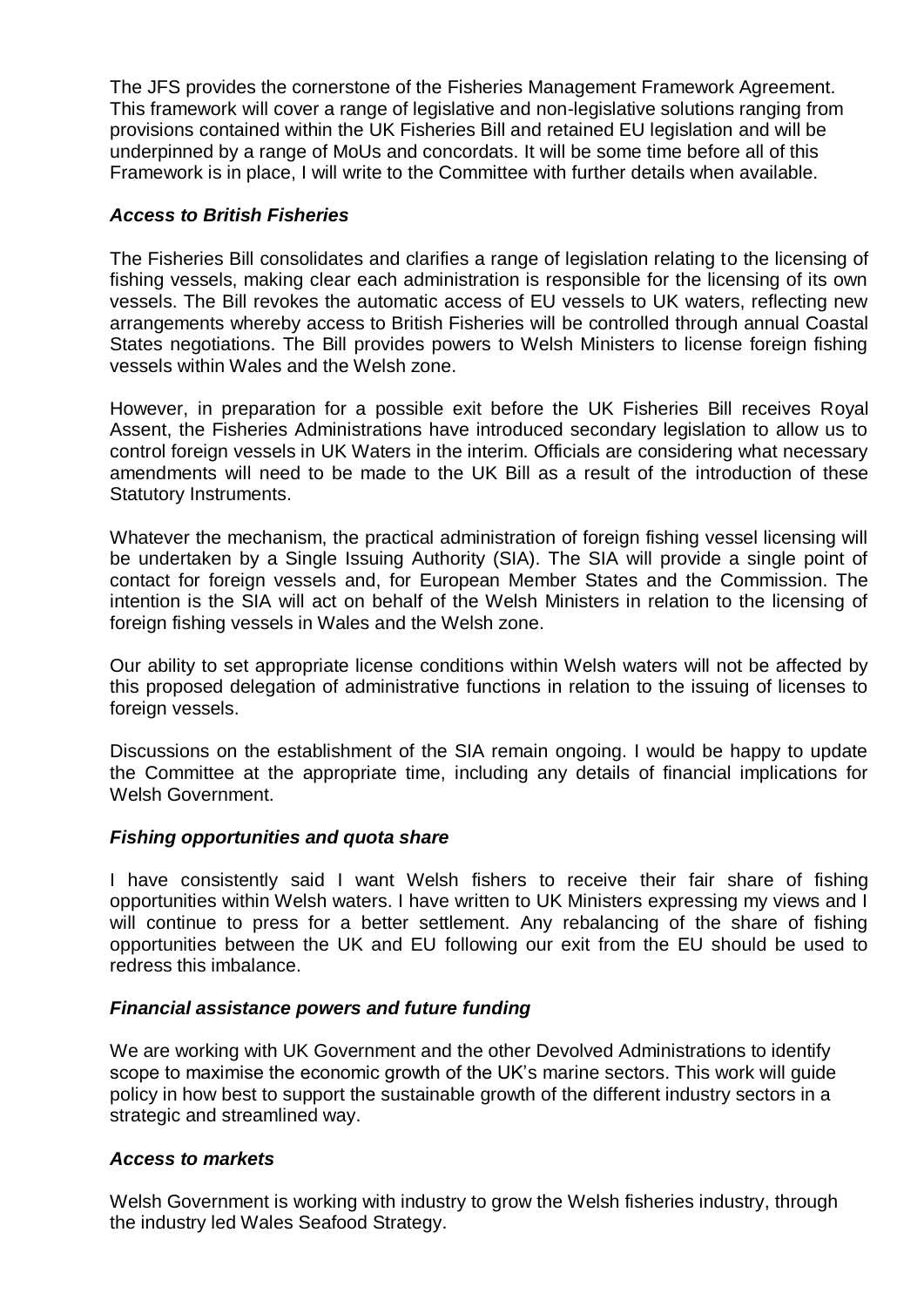International markets – careful consideration needs to be given to the fact most of the seafood produced in Wales is exported alive therefore freight times are a consideration for target markets. There are also cultural and religious considerations. Welsh Government promotes its seafood to a global market the largest global seafood trade show in Brussels annually and also through targeted trade missions: 2017 – China, 2018 - Hong Kong.

Domestic markets - the seafood species routinely caught in Wales are not normally those eaten in Wales and the UK and as such it would take a multi-generational change in eating habits to replace the international markets with domestic markets. However, any new quota regime may see a change in species caught and Welsh Government will need to be agile in assisting the industry to establish markets for these products.

#### *Brexit and our seas and future fisheries policy*

Brexit and our seas is intended to start a conversation and to inform our future fisheries policy. In order to undertake a meaningful consultation exercise in that respect we first need a better picture of the fisheries management arrangements that will be in place post EU exit. Consequently, the consultation will be published when I am confident we can reflect the latest position.

Regards,

**Lesley Griffiths AC/AM** Gweinidog yr Amgylchedd, Ynni a Materion Gwledig Minister for Environment, Energy and Rural Affairs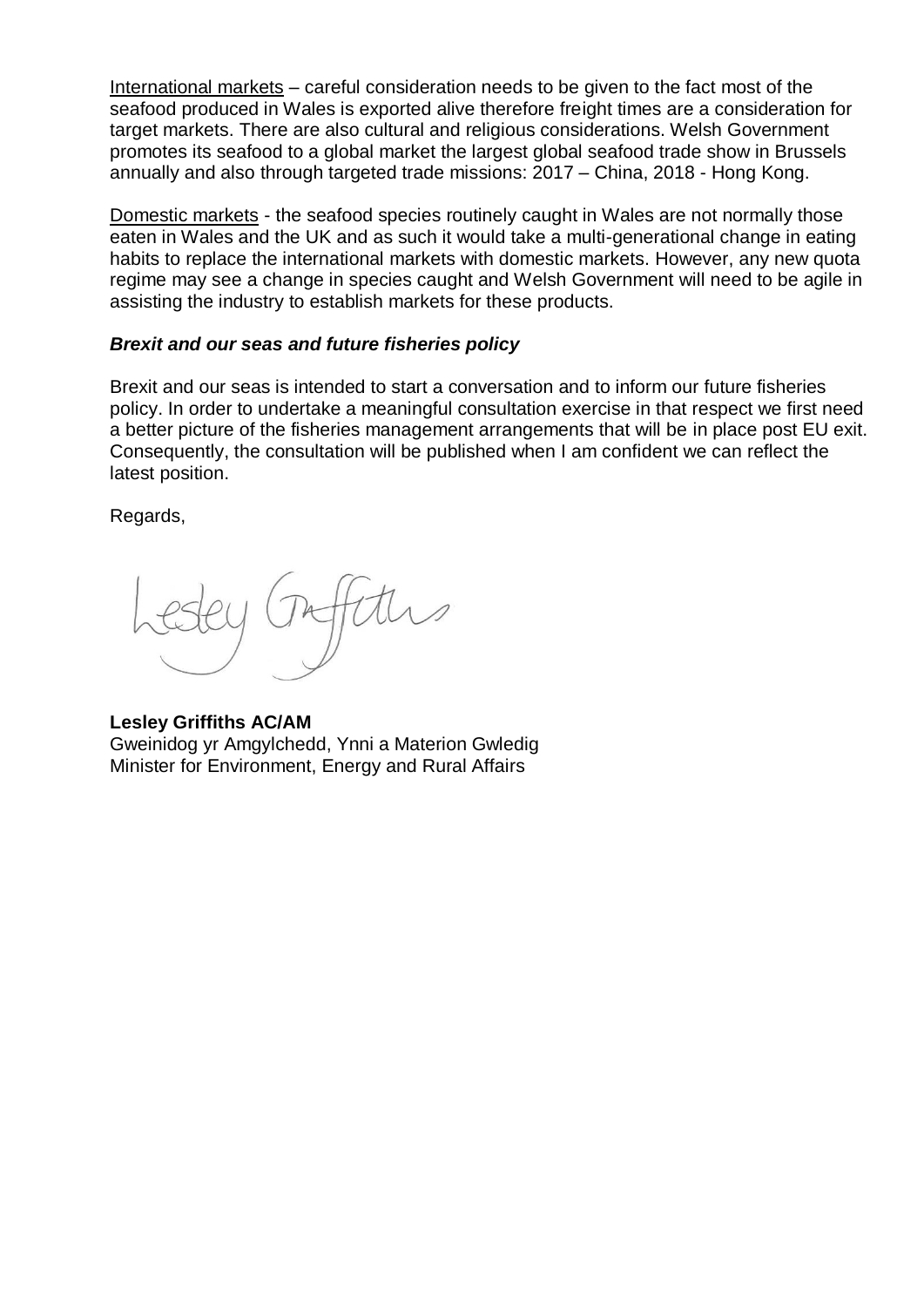#### **Welsh Government Response to the Climate Change, Environment and Rural Affairs Committee Report (published 12 February 2019): The Welsh Governments Legislative Consent Memorandum in relation to the UK Fisheries Bill.**

| <b>CCERA recommendation/ conclusion</b>                                                                                                                                                                                                                                                                                                                                                                                                                                                                      | <b>Welsh Government response</b>                                                                                                                                                                                                                                                                                                                                                                                                                                                                                                   |
|--------------------------------------------------------------------------------------------------------------------------------------------------------------------------------------------------------------------------------------------------------------------------------------------------------------------------------------------------------------------------------------------------------------------------------------------------------------------------------------------------------------|------------------------------------------------------------------------------------------------------------------------------------------------------------------------------------------------------------------------------------------------------------------------------------------------------------------------------------------------------------------------------------------------------------------------------------------------------------------------------------------------------------------------------------|
| <b>Committee recommendation</b>                                                                                                                                                                                                                                                                                                                                                                                                                                                                              |                                                                                                                                                                                                                                                                                                                                                                                                                                                                                                                                    |
| We recommend to the Assembly that it<br>gives consent to the provisions in the UK<br>Fisheries Bill, subject to the following<br>$conditions -$                                                                                                                                                                                                                                                                                                                                                              | I welcome your recommendation to the<br>Assembly to give consent to the provisions<br>the UK Fisheries Bill, subject to<br>in.<br>conditions. I<br>have set out<br>a Welsh<br>Government response to each conclusion                                                                                                                                                                                                                                                                                                               |
| The Welsh Government should seek<br>amendments to the UK Bill to give effect to<br>conclusions 8, 10, 18, 20 and 22;<br>and                                                                                                                                                                                                                                                                                                                                                                                  | below.                                                                                                                                                                                                                                                                                                                                                                                                                                                                                                                             |
| The Welsh Government should give<br>commitments to the Assembly, or<br>clarification where appropriate, in relation to<br>the issues raised in conclusions 1, 4, 5, 6,<br>7, 9, 12, 14, 15, 16, 24 and 25.                                                                                                                                                                                                                                                                                                   |                                                                                                                                                                                                                                                                                                                                                                                                                                                                                                                                    |
| <b>Committee conclusions</b>                                                                                                                                                                                                                                                                                                                                                                                                                                                                                 |                                                                                                                                                                                                                                                                                                                                                                                                                                                                                                                                    |
| The need for legislation and the approach taken                                                                                                                                                                                                                                                                                                                                                                                                                                                              |                                                                                                                                                                                                                                                                                                                                                                                                                                                                                                                                    |
| <b>Conclusion 1</b>                                                                                                                                                                                                                                                                                                                                                                                                                                                                                          | Reject                                                                                                                                                                                                                                                                                                                                                                                                                                                                                                                             |
| The Welsh Government should explain why<br>it has not been able to fulfil commitments it<br>has previously given to this Committee in<br>relation to the development of UK common<br>frameworks. In particular, it should explain<br>why the UK Bill was not developed in<br>collaboration and why stakeholders were<br>not involved at a sufficiently early stage in<br>its development.<br>I note the committee has sought either a<br>commitment to the Assembly, or<br>clarification on this conclusion. | I accept I made comments noting we had<br>not been involved in the development of the<br>Bill at a level I would have liked. However, I<br>reject the assertion the Welsh Government<br>had not fulfilled its commitments in<br>developing the UK Common Framework. I<br>absolutely support the Committee view on<br>the need for effective inter-governmental<br>collaboration in the development of<br>common frameworks and I can confirm this<br>is happening for the development of the UK<br>Common Framework for fisheries. |
|                                                                                                                                                                                                                                                                                                                                                                                                                                                                                                              | The Bill has been developed in<br>collaboration and in detail since introduction<br>and a number of changes have been<br>agreed since then.                                                                                                                                                                                                                                                                                                                                                                                        |
|                                                                                                                                                                                                                                                                                                                                                                                                                                                                                                              | Fisheries management, by its very nature,<br>has always required excellent and mature<br>joint working across the UK. The work on<br>establishing the Common Framework has<br>only enhanced this and provides an                                                                                                                                                                                                                                                                                                                   |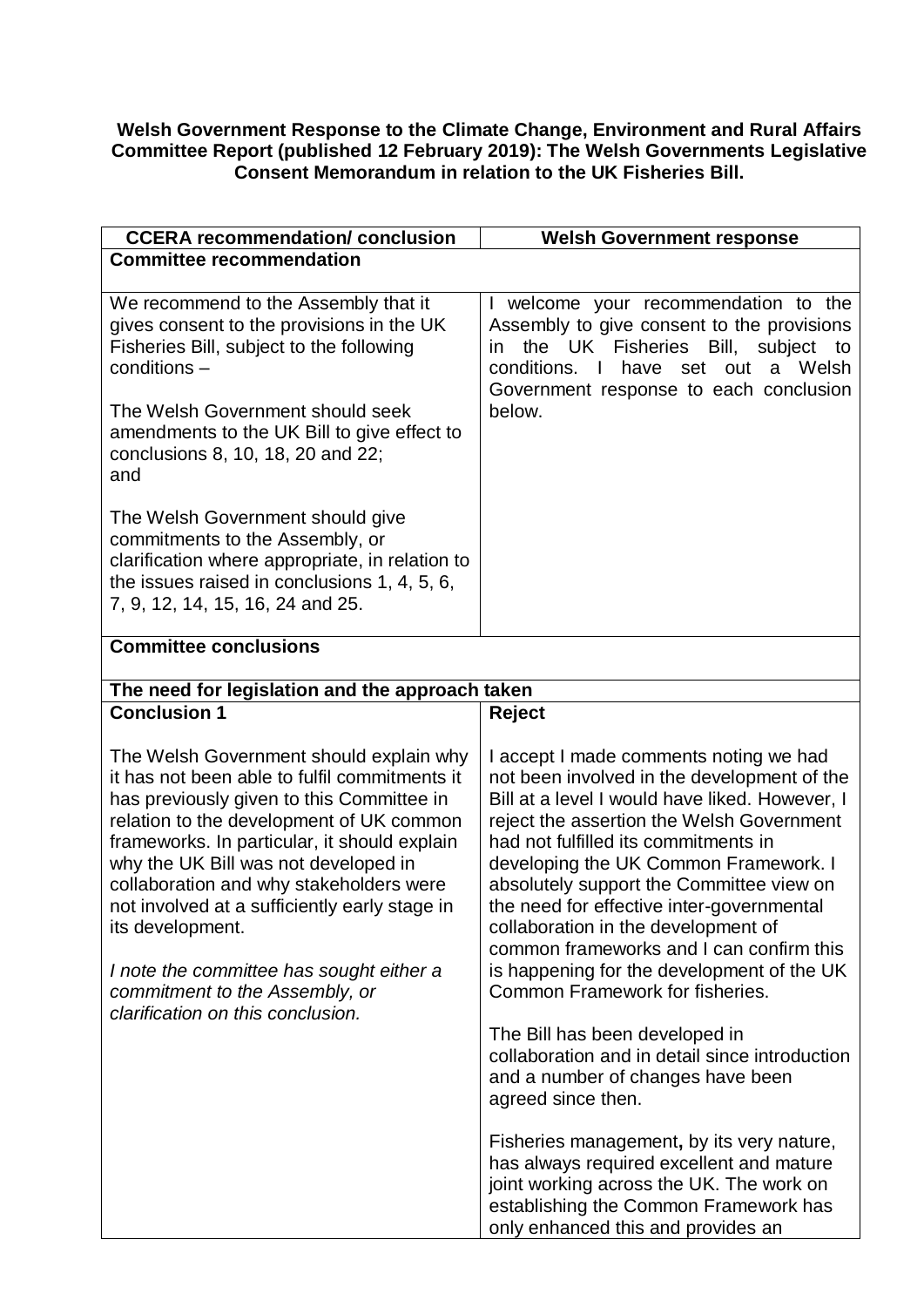|                                                                                                                                                                                                                                                                                                                                                                                                                                                                                                                                                                                                                       | opportunity to cement, and reflect on, the<br>already strong relationships and working<br>practices in this area.<br>I wrote to the Committee on 13 February<br>2019, providing an update to confirm Welsh<br>Government officials have been working<br>closely with UK and devolved counterparts,<br>developing the detailed mechanisms, legal<br>and administrative, which will make up the<br>UK Common Framework for fisheries. This<br>will provide the framework $-$ the detail on<br>ways<br>οf<br>working,<br>the<br>and<br>policy<br>approaches, will be set out in a number of<br>different documents including a Fisheries<br>MoU, Dispute Resolution Mechanism; and<br>the Joint Fisheries Statement (JFS), which<br>will be subject to full scrutiny in the<br>Assembly and by stakeholders.                                                                                                                                                                                                                                                                                                                                                                                               |
|-----------------------------------------------------------------------------------------------------------------------------------------------------------------------------------------------------------------------------------------------------------------------------------------------------------------------------------------------------------------------------------------------------------------------------------------------------------------------------------------------------------------------------------------------------------------------------------------------------------------------|---------------------------------------------------------------------------------------------------------------------------------------------------------------------------------------------------------------------------------------------------------------------------------------------------------------------------------------------------------------------------------------------------------------------------------------------------------------------------------------------------------------------------------------------------------------------------------------------------------------------------------------------------------------------------------------------------------------------------------------------------------------------------------------------------------------------------------------------------------------------------------------------------------------------------------------------------------------------------------------------------------------------------------------------------------------------------------------------------------------------------------------------------------------------------------------------------------|
| <b>Conclusion 2</b>                                                                                                                                                                                                                                                                                                                                                                                                                                                                                                                                                                                                   | <b>Reject</b>                                                                                                                                                                                                                                                                                                                                                                                                                                                                                                                                                                                                                                                                                                                                                                                                                                                                                                                                                                                                                                                                                                                                                                                           |
| In future, we expect the Welsh Government<br>to make a statement to the Assembly to<br>coincide with the introduction of any UK<br>Brexit-related Bills which legislate in<br>relation to Wales. In addition, we expect the<br>Welsh Government to make public its<br>position on the relevant provisions in any<br>such Bills, identify the powers that are<br>being sought, when these powers are<br>required, and how they will be used. It<br>should also differentiate between powers<br>that are necessary in the immediate post-<br>Brexit period, and those which will be used<br>to implement future policy. | The Welsh Government cannot commit to<br>making a statement on the introduction of<br>any UK Brexit-related Bill, because the level<br>of engagement between Governments in<br>advance of introduction varies<br>considerably. For Bills which fall within the<br>scope of Standing Order 29, we make<br>every effort to comply with the requirement<br>to lay a legislative consent memorandum<br>for a UK Bill normally within two weeks of<br>its introduction. The Standing Order is<br>rightly drafted to reflect the preparation time<br>which is required and the impossibility of<br>guaranteeing a two-week turnaround -<br>given the need for detailed legal advice and<br>discussion/negotiation between<br>Governments. For Bills which apply to<br>Wales but do not engage Standing Orders<br>29 and 30, we would not anticipate making<br>a statement to the Assembly as a matter of<br>routine, but may draw them to Members'<br>attention as appropriate. However, if<br>Assembly committees have specific<br>questions or concerns in relation to UK Bills<br>at any stage, we will do our best to assist<br>using the information we have and the<br>analysis undertaken at the time. |
| <b>Conclusion 3</b>                                                                                                                                                                                                                                                                                                                                                                                                                                                                                                                                                                                                   | See also the response to <b>Conclusion 4</b> .                                                                                                                                                                                                                                                                                                                                                                                                                                                                                                                                                                                                                                                                                                                                                                                                                                                                                                                                                                                                                                                                                                                                                          |
| We acknowledge that legislation is needed<br>to establish a UK common framework for<br>fisheries management after Brexit. We are                                                                                                                                                                                                                                                                                                                                                                                                                                                                                      | At present the Assembly only has<br>legislative competence for fisheries matters<br>in relation to Wales (i.e. the first 12 nautical                                                                                                                                                                                                                                                                                                                                                                                                                                                                                                                                                                                                                                                                                                                                                                                                                                                                                                                                                                                                                                                                    |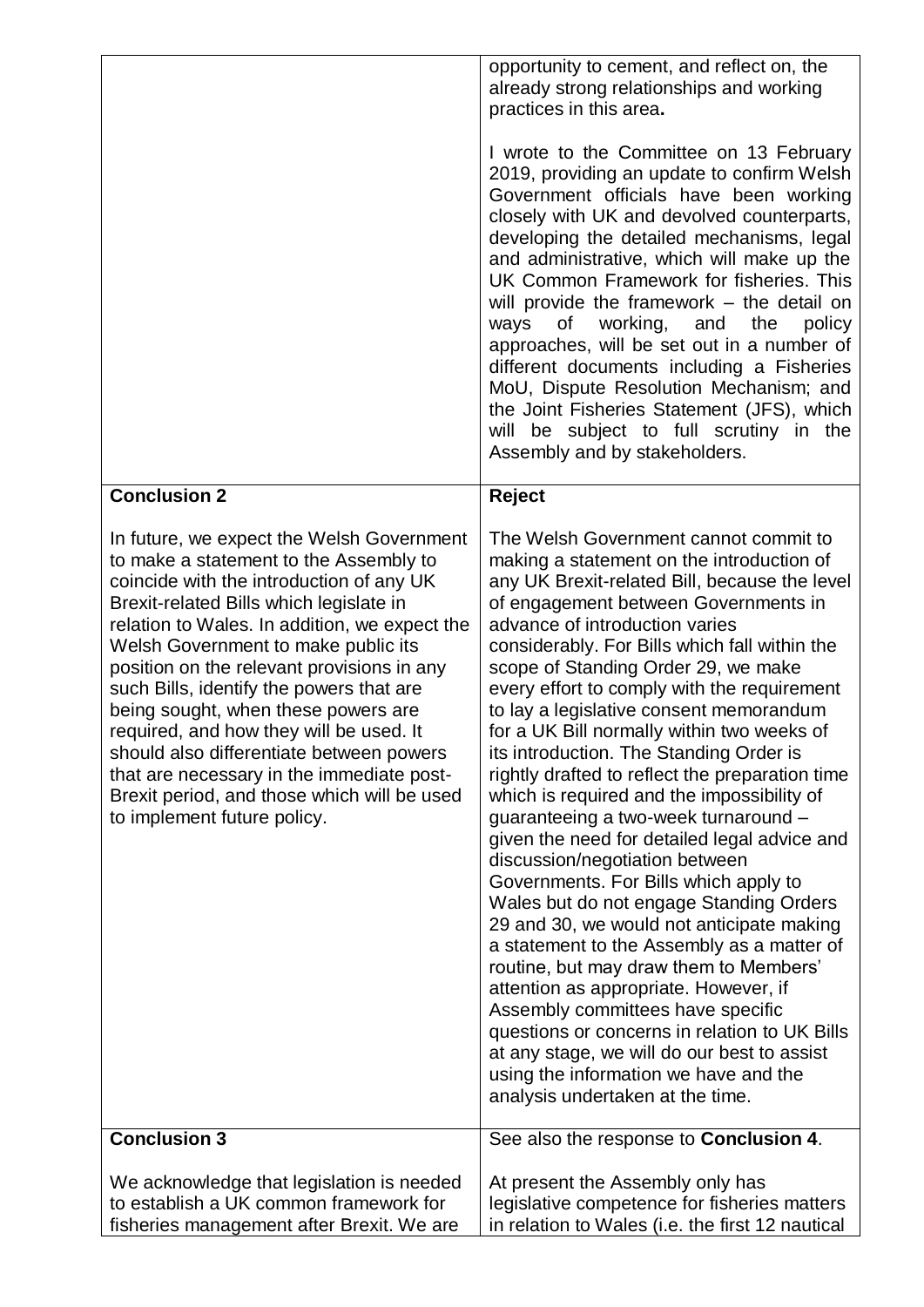| content that many of the provisions in the<br>UK Bill are necessary to achieve this.<br>However, the Bill contains additional<br>provisions which exceed those which are<br>necessary to establish such a framework.<br>The Welsh Government has not explained<br>the purpose and effect of these additional<br>provisions. As such, we are not yet<br>convinced that the Welsh Government has<br>provided adequate justification for the<br>additional powers it is seeking via the UK<br>Bill. | miles of territorial sea). The Welsh<br>Ministers' Executive Competence in relation<br>to fisheries, however, extends to both<br>Wales and the Welsh zone. In order for the<br>Assembly to make appropriate provision in<br>primary legislation at this stage, therefore, it<br>was necessary to proceed with the<br>necessary provisions in a UK Fisheries Bill.<br>The Welsh Government has been able to<br>secure the additional legislative<br>competence for the Assembly via the UK<br>Fisheries Bill and, consequently, the<br>Assembly will not suffer with this restriction<br>on its legislative competence as we move<br>forward. |
|--------------------------------------------------------------------------------------------------------------------------------------------------------------------------------------------------------------------------------------------------------------------------------------------------------------------------------------------------------------------------------------------------------------------------------------------------------------------------------------------------|----------------------------------------------------------------------------------------------------------------------------------------------------------------------------------------------------------------------------------------------------------------------------------------------------------------------------------------------------------------------------------------------------------------------------------------------------------------------------------------------------------------------------------------------------------------------------------------------------------------------------------------------|
| <b>Conclusion 4</b>                                                                                                                                                                                                                                                                                                                                                                                                                                                                              | <b>Accept</b>                                                                                                                                                                                                                                                                                                                                                                                                                                                                                                                                                                                                                                |
| To address the concerns in Conclusion 3,<br>the Welsh Government should explain the<br>purpose and intended effect of the<br>executive powers for Welsh Ministers in<br>Schedules 4, 6 and 7. It should identify<br>which of these powers are time-critical, and<br>whether any of the powers could<br>reasonably be deferred until the Assembly's<br>competence has been extended to allow for<br>a future Welsh fisheries Bill to be<br>introduced.                                            | I acknowledge the concerns around using a<br>UK Bill to make provisions for Wales and I<br>am strongly of the view the provisions<br>within the Bill are transitional until we are<br>able to make Welsh legislation. However, it<br>is appropriate to seek these powers now to<br>enable us to act quickly and decisively in<br>Wales, in an uncertain future, which<br>enables the fullest opportunities for our<br>immediate future fisheries policy.                                                                                                                                                                                     |
| I note the committee has sought either a<br>commitment to the Assembly, or<br>clarification on this conclusion.                                                                                                                                                                                                                                                                                                                                                                                  | Brexit has created an urgency to ensure<br>immediate arrangements are in place while<br>preserving our ability to create new systems<br>in the future.                                                                                                                                                                                                                                                                                                                                                                                                                                                                                       |
|                                                                                                                                                                                                                                                                                                                                                                                                                                                                                                  | The executive powers in Schedules 4, 6<br>and 7 provide necessary powers to the<br>Welsh Ministers to deliver flexible fisheries<br>management going forward.                                                                                                                                                                                                                                                                                                                                                                                                                                                                                |
|                                                                                                                                                                                                                                                                                                                                                                                                                                                                                                  | Schedule 4 provides Welsh Ministers with<br>the power to create financial assistance<br>schemes in relation to Wales.                                                                                                                                                                                                                                                                                                                                                                                                                                                                                                                        |
|                                                                                                                                                                                                                                                                                                                                                                                                                                                                                                  | Schedule 7 provides powers to Welsh<br>Ministers via amendments to the Marine<br>and Coastal Access Act 2009 in relation to<br>the exploitation of the sea fisheries<br>resources. Neither of these provisions could<br>have been included in a Welsh Fisheries<br>Bill at this time as both provisions have<br>elements which apply in the Welsh zone<br>beyond Wales for which the National<br>Assembly for Wales currently has no<br>competence.                                                                                                                                                                                          |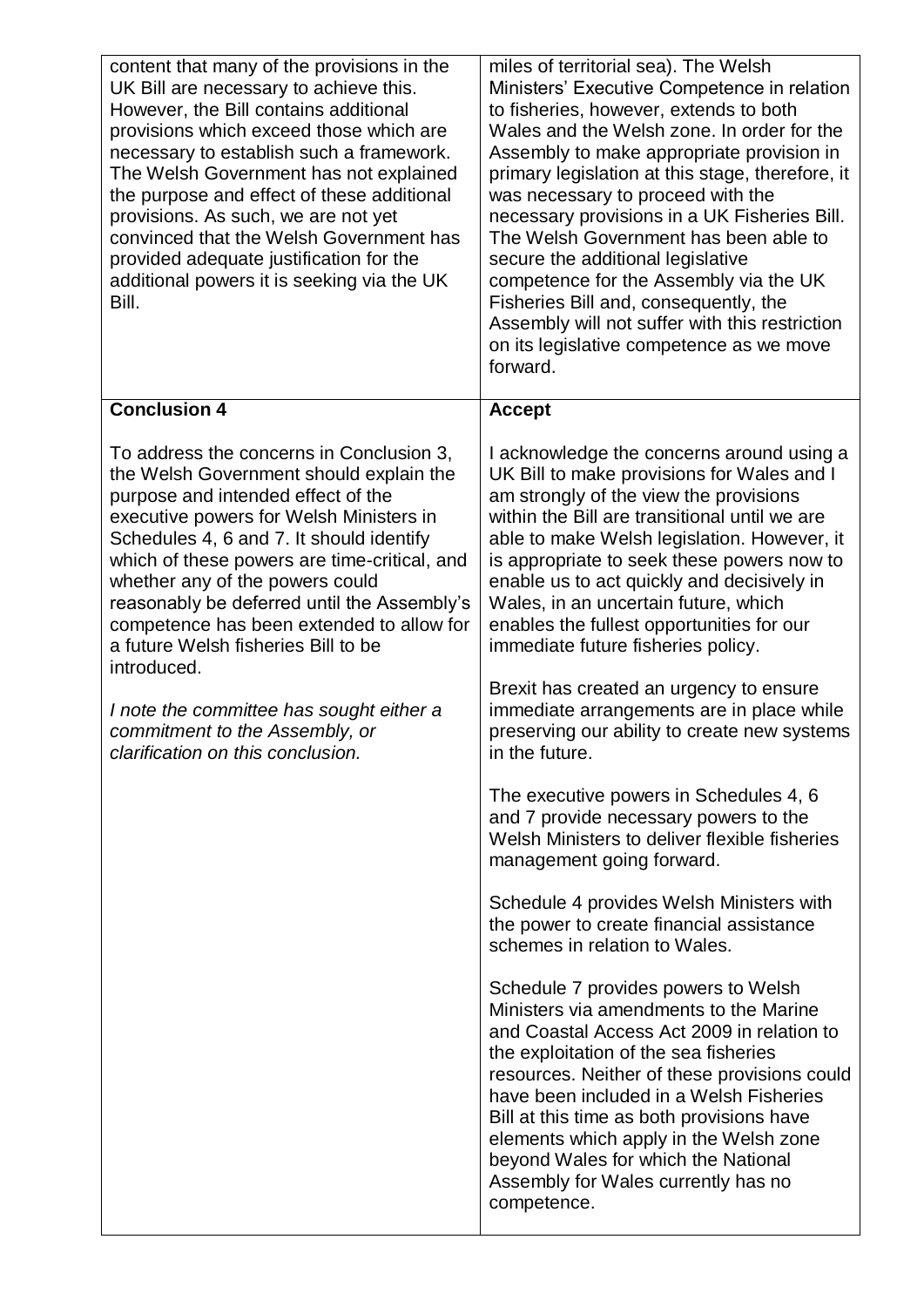|                                                                                                                                                                                                                                                                                                                                                                                                   | The powers provided by the UK Fisheries<br>Bill may need to be exercised on day 1<br>after exit from the EU or very shortly<br>afterward. With the possible outcome of a<br>no deal exit from as early as the end of<br>March, we are not in a position to wait for a<br>Welsh Fisheries Bill (which, at the moment,<br>could only extend to Wales in any event).<br>The alternative would be to rely on the<br>Secretary of State to legislate for Wales<br>and the Welsh zone in the intervening<br>period. As Fisheries is a devolved matter I<br>do not feel this is acceptable.                                                         |
|---------------------------------------------------------------------------------------------------------------------------------------------------------------------------------------------------------------------------------------------------------------------------------------------------------------------------------------------------------------------------------------------------|----------------------------------------------------------------------------------------------------------------------------------------------------------------------------------------------------------------------------------------------------------------------------------------------------------------------------------------------------------------------------------------------------------------------------------------------------------------------------------------------------------------------------------------------------------------------------------------------------------------------------------------------|
| <b>Conclusion 5</b>                                                                                                                                                                                                                                                                                                                                                                               | <b>Reject</b>                                                                                                                                                                                                                                                                                                                                                                                                                                                                                                                                                                                                                                |
| The Welsh Government has control over its<br>legislative programme. It should give a<br>commitment that time will be made<br>available in the legislative programme for a<br>Welsh fisheries Bill to be brought forward<br>and passed before the end of the Fifth<br>Assembly.<br>I note the committee has sought either a<br>commitment to the Assembly, or<br>clarification on this conclusion. | In regards to a Welsh Fisheries Bill, it is<br>clear we will need to put any additional<br>necessary provisions onto the Welsh<br>statute book. I have made clear the powers<br>we are seeking in the UK Fisheries Bill are<br>transitional. However, until the UK Fisheries<br>Bill has passed through Parliament it is<br>difficult to commit to a timetable. We are<br>dependent on a number of provisions, and<br>in particular the extension of the<br>Assembly's legislative competence.                                                                                                                                               |
| <b>Conclusion 6</b>                                                                                                                                                                                                                                                                                                                                                                               | <b>Accept</b>                                                                                                                                                                                                                                                                                                                                                                                                                                                                                                                                                                                                                                |
| The Welsh Government should explain how<br>it will ensure that the Assembly's views are<br>reflected in the UK Bill, given the lack of<br>time available before the UK Bill completes<br>its passage through Parliament.<br>I note the committee has sought either a<br>commitment to the Assembly, or<br>clarification on this conclusion.                                                       | As of today, we await confirmation of the<br>date for Commons Report stage and the<br>next stages of the passage of the Bill. The<br>passage of UK Bill has in effect been on<br>hold since December and as such, we have<br>been able to move forward the additional<br>amendments being sought and influence<br>the UK Government in these areas. In<br>addition, since receipt of the scrutiny<br>reports, Welsh Government has made<br>further representations to UK Government<br>reflecting the Committee's views in a<br>number of areas. I have set out what has<br>been done against the relevant<br>conclusions, in this response. |
| <b>Fisheries objectives</b>                                                                                                                                                                                                                                                                                                                                                                       | Please be assured, I am also mindful of the<br>need to debate the Legislative Consent<br>Motion (and to provide the necessary<br>information in advance of this) and my<br>officials are working closely with UK<br>Government to ensure time is made<br>available during the passage of the Bill.                                                                                                                                                                                                                                                                                                                                           |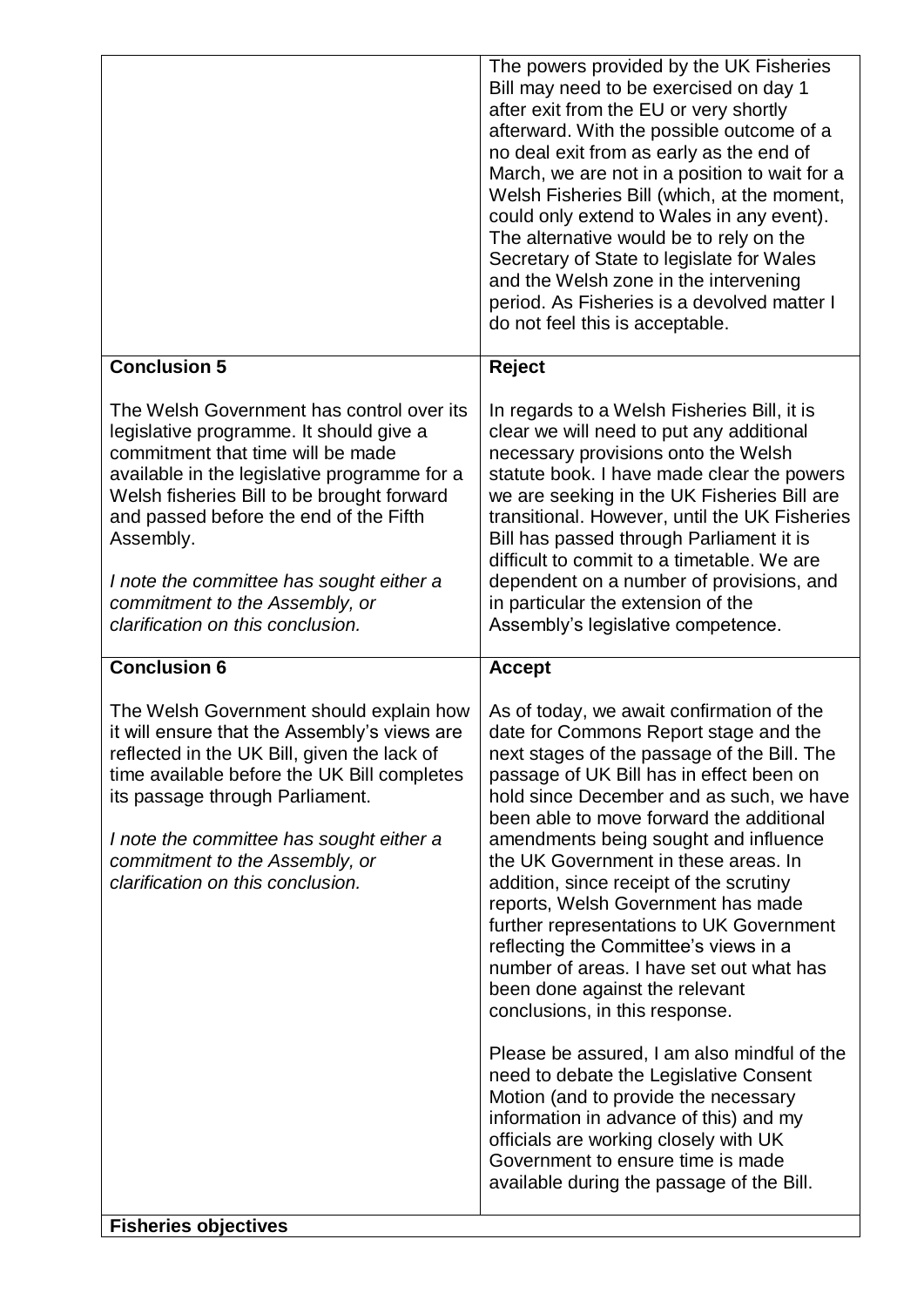| <b>Conclusion 7</b>                                                                                                                                                                                                                                                                                                                                                                                                                                                                                                                                                                                                                                                      | <b>Accept</b>                                                                                                                                                                                                                                                                                                                                                                                                                                                                                                                                                                             |
|--------------------------------------------------------------------------------------------------------------------------------------------------------------------------------------------------------------------------------------------------------------------------------------------------------------------------------------------------------------------------------------------------------------------------------------------------------------------------------------------------------------------------------------------------------------------------------------------------------------------------------------------------------------------------|-------------------------------------------------------------------------------------------------------------------------------------------------------------------------------------------------------------------------------------------------------------------------------------------------------------------------------------------------------------------------------------------------------------------------------------------------------------------------------------------------------------------------------------------------------------------------------------------|
| We are broadly content with the fisheries<br>objectives, subject to a commitment that<br>the JFS will include milestones and, where<br>appropriate, specific and ambitious targets,<br>against which progress can be measured.<br>These should be developed by the UK<br>administrations in collaboration and should<br>include a requirement not to exceed<br>Maximum Sustainable Yield limits. We<br>expect the Welsh Government to take this<br>forward as part of its ongoing discussions<br>on the JFS.<br>I note the committee has sought either a                                                                                                                 | I welcome your support for the fisheries<br>objectives and I am committed to setting<br>milestones and specific and ambitious<br>targets, where appropriate, and following<br>consideration with stakeholders, in the JFS.<br>This includes appropriate commitments in<br>relation to fishing limits not exceeding<br>Maximum Sustainable Yield.<br>The JFS must be developed and agreed<br>jointly with the other fisheries<br>administrations, and will be scrutinised in<br>each of legislatures around the UK. Welsh<br>stakeholders will have the opportunity to                     |
| commitment to the Assembly, or<br>clarification on this conclusion.                                                                                                                                                                                                                                                                                                                                                                                                                                                                                                                                                                                                      | shape the contents of the JFS for Wales<br>and we will be establishing a programme of<br>engagement events, which will inform and<br>shape the content of the JFS.                                                                                                                                                                                                                                                                                                                                                                                                                        |
| <b>Conclusion 8</b>                                                                                                                                                                                                                                                                                                                                                                                                                                                                                                                                                                                                                                                      | <b>Accept</b>                                                                                                                                                                                                                                                                                                                                                                                                                                                                                                                                                                             |
| Within 6 years of the passing of the UK Bill,<br>the UK administrations should undertake a<br>joint review of the fisheries objectives to<br>ensure they are fit for purpose. We expect<br>the Welsh Government to take this forward<br>with the other UK administrations with a<br>view to ensuring that arrangements for<br>reviewing the objectives are included in the<br>UK Bill. If agreement for this cannot be<br>reached, we expect a commitment to<br>undertake a review to be included in the<br><b>Fisheries Management Framework</b><br>Agreement.<br>I note the Committee would like to see an<br>amendment to the Bill in relation to this<br>conclusion. | I agree it is appropriate for the objectives to<br>be kept under review to ensure they are fit<br>for purpose.<br>My officials have raised the possibility of an<br>amendment to the Bill to make it a<br>requirement to review objectives, with UK<br>Government and the Devolved<br>Administrations. Discussions are ongoing. If<br>I am unable to agree an amendment to the<br>Bill, I fully support a joint review of<br>objectives being carried out and I have<br>sought, at the very least, for this to be<br>included in the Fisheries MoU as part of the<br>JFS 6 yearly review. |
| <b>Conclusion 9</b>                                                                                                                                                                                                                                                                                                                                                                                                                                                                                                                                                                                                                                                      | <b>Accept</b>                                                                                                                                                                                                                                                                                                                                                                                                                                                                                                                                                                             |
| As part of its Brexit and Our Seas<br>consultation, the Welsh Government should<br>explore whether it is appropriate to include<br>in a future Welsh fisheries Bill a duty on<br>Welsh Ministers to take all reasonable<br>steps to achieve the fisheries objectives.                                                                                                                                                                                                                                                                                                                                                                                                    | Welsh Ministers are committed to taking all<br>reasonable steps to achieve the fisheries<br>objectives, which provide a clear framework<br>within which fisheries policy decisions will<br>be taken in the UK.<br>My intention is the Brexit and Our Seas                                                                                                                                                                                                                                                                                                                                 |
| I note the committee has sought either a<br>commitment to the Assembly, or<br>clarification on this conclusion.                                                                                                                                                                                                                                                                                                                                                                                                                                                                                                                                                          | consultation will be the start of an ongoing<br>conversation with our Welsh stakeholders,<br>which will inform the development of a<br>future Welsh fisheries policy.                                                                                                                                                                                                                                                                                                                                                                                                                     |
|                                                                                                                                                                                                                                                                                                                                                                                                                                                                                                                                                                                                                                                                          | I acknowledge the concerns raised by the                                                                                                                                                                                                                                                                                                                                                                                                                                                                                                                                                  |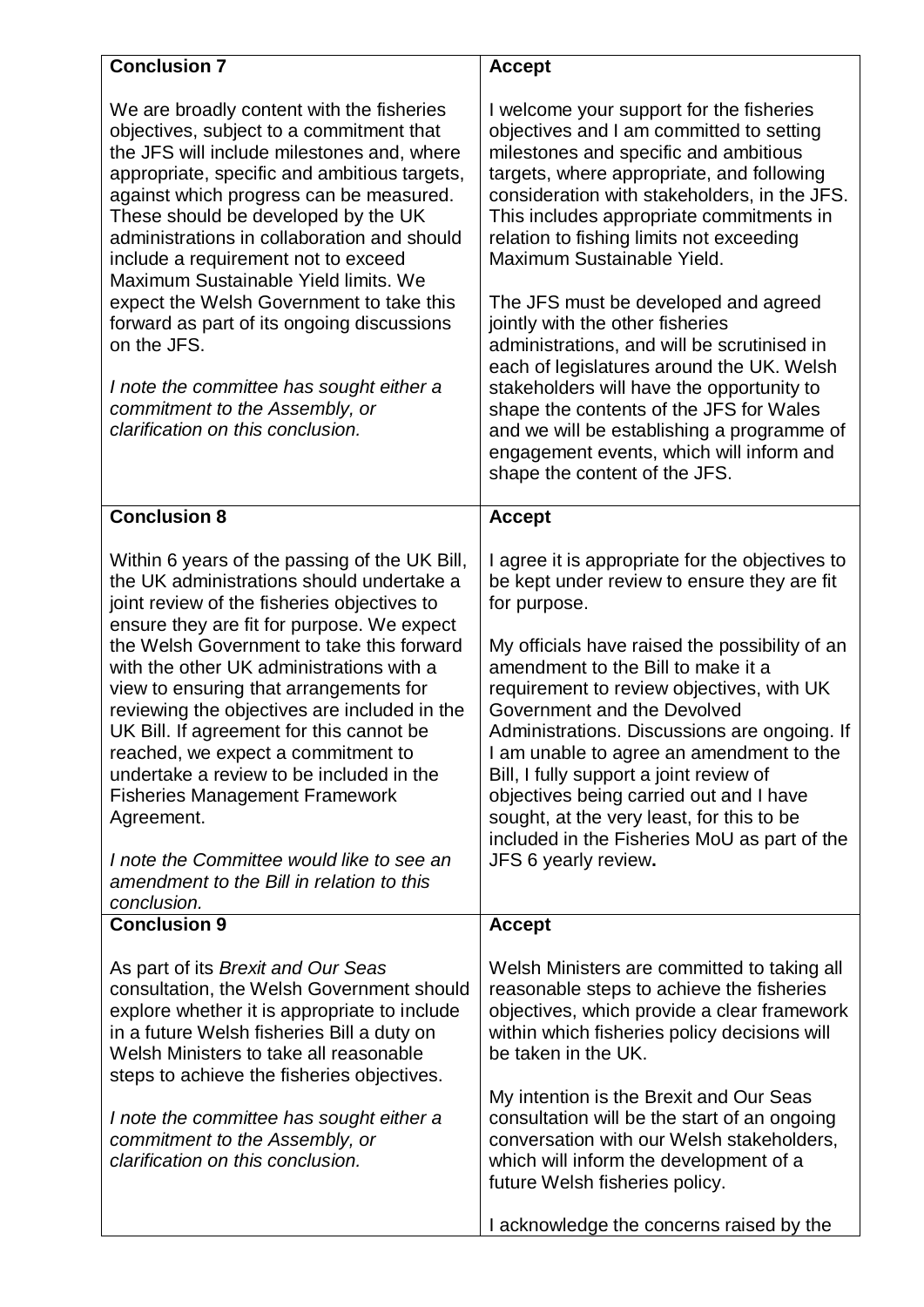| Committee and stakeholders on this point<br>and I am happy to explore whether it is<br>appropriate to include in a future Welsh<br>Fisheries Bill a duty on Welsh Ministers to |
|--------------------------------------------------------------------------------------------------------------------------------------------------------------------------------|
| take all reasonable steps to achieve the<br>fisheries objectives.                                                                                                              |

| <b>Fisheries Statements</b>                                                                                                                                                                                                                                                                                                                                                                                                                                                                                                                                                                                                                                                                                                                                                                                                                                                                                                                        |                                                                                                                                                                                                                                                                                                                                                                                                                                                                                                                                                                                                                                                                                                                                                                                                             |
|----------------------------------------------------------------------------------------------------------------------------------------------------------------------------------------------------------------------------------------------------------------------------------------------------------------------------------------------------------------------------------------------------------------------------------------------------------------------------------------------------------------------------------------------------------------------------------------------------------------------------------------------------------------------------------------------------------------------------------------------------------------------------------------------------------------------------------------------------------------------------------------------------------------------------------------------------|-------------------------------------------------------------------------------------------------------------------------------------------------------------------------------------------------------------------------------------------------------------------------------------------------------------------------------------------------------------------------------------------------------------------------------------------------------------------------------------------------------------------------------------------------------------------------------------------------------------------------------------------------------------------------------------------------------------------------------------------------------------------------------------------------------------|
| <b>Conclusion 10</b>                                                                                                                                                                                                                                                                                                                                                                                                                                                                                                                                                                                                                                                                                                                                                                                                                                                                                                                               | <b>Accept</b>                                                                                                                                                                                                                                                                                                                                                                                                                                                                                                                                                                                                                                                                                                                                                                                               |
| The UK Bill should be amended to include<br>a requirement for the fisheries policy<br>authorities to report to the relevant<br>legislature on progress made in policy<br>implementation and in delivering the<br>fisheries objectives. We expect the Welsh<br>Government to make representations to the<br>UK Government and other devolved<br>administrations in this regard.<br>If agreement cannot be reached, the Welsh<br>Government should give a commitment that<br>it will report to the Assembly on a three-<br>yearly basis beginning from the date on<br>which the first JFS is published. This report<br>should use the policies set out in the JFS<br>as a reference point and should measure<br>progress against the fisheries objectives<br>and other relevant objectives, such as<br>those included in Welsh legislation.<br>I note the Committee would like to see an<br>amendment to the Bill in relation to this<br>conclusion. | I have made representations to UK<br>Government and the other Devolved<br>Administrations in this regard and I am<br>hopeful we can achieve an amendment on<br>this point. At the very least, I am happy to<br>make a commitment to report to the<br>Assembly on a three-yearly basis,<br>beginning from the date on which the first<br>JFS is published.                                                                                                                                                                                                                                                                                                                                                                                                                                                   |
| <b>Conclusion 11</b><br>The Welsh Government should explain the<br>purpose and proposed content of the<br><b>Fisheries Management Framework</b><br>Agreement. It should explain what<br>opportunities will be available for<br>stakeholders to inform the development of<br>the Agreement and how it can be<br>scrutinised by the Assembly. The Welsh<br>Government should publish the Agreement<br>at the earliest opportunity.                                                                                                                                                                                                                                                                                                                                                                                                                                                                                                                   | <b>Accept</b><br>As we exit the European Union, powers<br>which have been exercised at the EU level<br>will return to the appropriate legislatures<br>and administrations dependent on the<br>devolution settlements. Fisheries<br>management is almost exclusively a<br>devolved matter. However, as fish stocks<br>are a shared natural resource there is a<br>need for a common UK framework to be put<br>in place. This framework covers a range of<br>legislative and non-legislative solutions<br>ranging from provisions in the UK Fisheries<br>Bill, including the JFS, and retained EU<br>legislation, to a range of MoUs and<br>concordats. Any legislative solutions are<br>subject to appropriate scrutiny and<br>consultation with stakeholders.<br>The JFS will be developed in collaboration |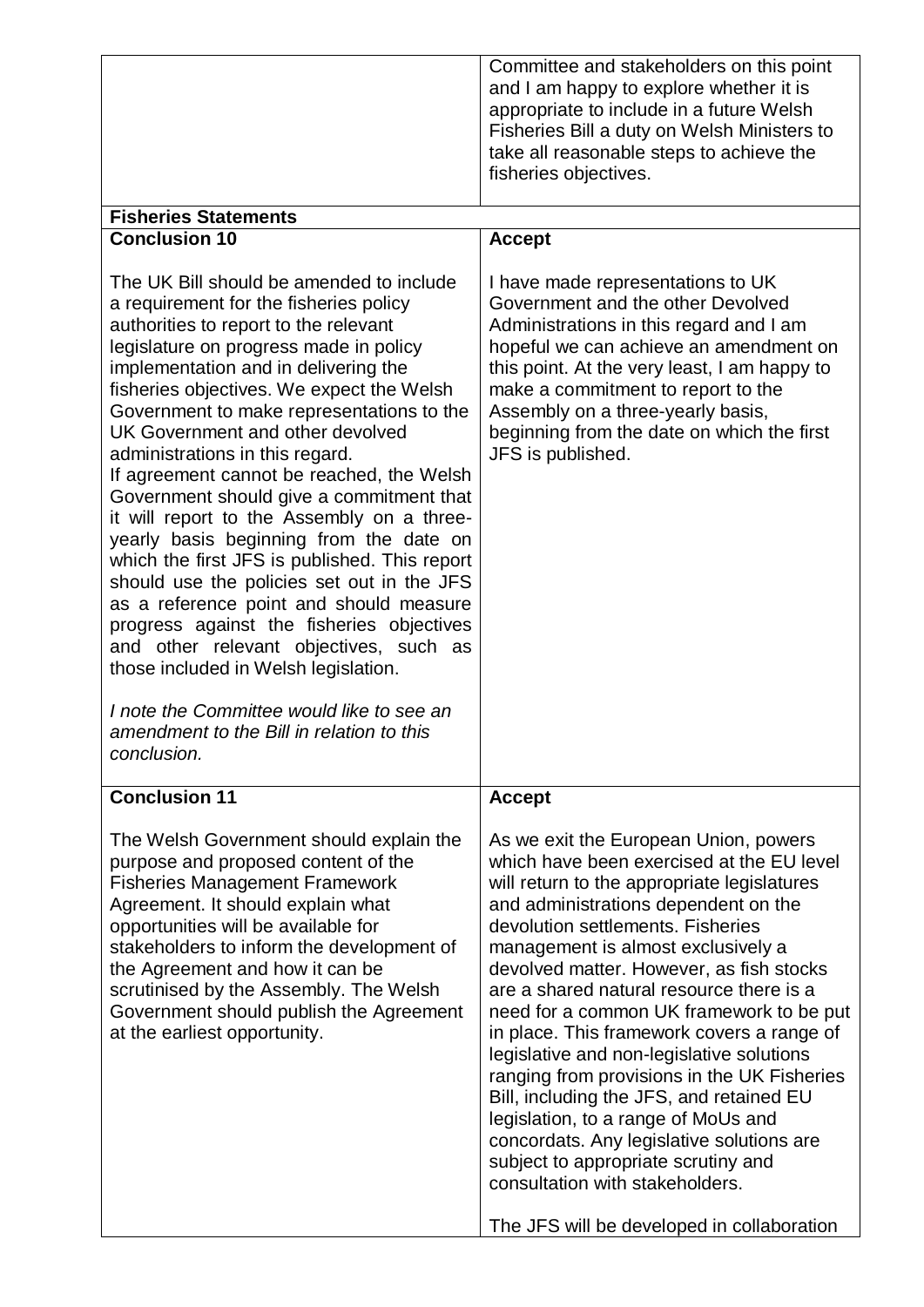|                                                                                                                                                                                                                                                                                                                                                                                                                                                                                       | with stakeholders in line with the provisions<br>of the Well-being of Future Generations<br>(Wales) Act 2015, and will be subject to<br>scrutiny and consultation as set out within<br>the Fisheries Bill.<br>With regards to the MoUs, these will be<br>administrative agreements entered into by<br>the fisheries administrations. I will consider<br>the appropriateness of publishing the MoUs<br>on a case by case basis in discussion with<br>the other administrations. I am conscious of<br>the need to provide a transparent and clear<br>set of arrangements for industry and wider<br>stakeholders as we exit the EU, and<br>officials will raise this in discussions with<br>their counterparts. |
|---------------------------------------------------------------------------------------------------------------------------------------------------------------------------------------------------------------------------------------------------------------------------------------------------------------------------------------------------------------------------------------------------------------------------------------------------------------------------------------|--------------------------------------------------------------------------------------------------------------------------------------------------------------------------------------------------------------------------------------------------------------------------------------------------------------------------------------------------------------------------------------------------------------------------------------------------------------------------------------------------------------------------------------------------------------------------------------------------------------------------------------------------------------------------------------------------------------|
| <b>Access to British fisheries</b><br><b>Conclusion 12</b>                                                                                                                                                                                                                                                                                                                                                                                                                            | <b>Accept</b>                                                                                                                                                                                                                                                                                                                                                                                                                                                                                                                                                                                                                                                                                                |
| The Welsh Government must ensure that<br>the interests of Welsh fisheries are<br>represented fully in discussions about<br>access to markets and future trade deals<br>with the EU.<br>I note the committee has sought either a<br>commitment to the Assembly, or<br>clarification on this conclusion.                                                                                                                                                                                | I absolutely agree and confirm Welsh<br>Government is representing the interests of<br>Welsh fisheries in discussion about access<br>to markets and future trade deals with the<br>EU.                                                                                                                                                                                                                                                                                                                                                                                                                                                                                                                       |
| <b>Conclusion 13</b>                                                                                                                                                                                                                                                                                                                                                                                                                                                                  | <b>Accept</b>                                                                                                                                                                                                                                                                                                                                                                                                                                                                                                                                                                                                                                                                                                |
| The Welsh Government should provide<br>further details on the proposal for the<br>Marine Management Organisation to issue<br>a single licence to foreign fishing vessels.<br>The Welsh Government should clarify how<br>this would impact on its power to grant<br>licences, in particular, the ability of Welsh<br>Ministers to impose specific licence<br>conditions on foreign fishing boats in<br>relation to the Welsh zone. For example, to<br>require onboard CCTV monitoring. | The Single Issuing Authority (SIA), which is<br>to be hosted by MMO will act on behalf of<br>all fisheries administrations to issue<br>licences to foreign fishing vessels. Welsh<br>Government is working with the UK<br>Governments, other fisheries<br>administrations and the Marine<br>Management Organisation to ensure the<br>issuing of licenses to foreign vessels will be<br>effectively implemented.<br>While the practical issuing of licenses will<br>be undertaken by the SIA, it will be<br>undertaken on behalf of the Welsh<br>Ministers and it will be for the Welsh                                                                                                                       |
|                                                                                                                                                                                                                                                                                                                                                                                                                                                                                       | Ministers to set appropriate and<br>proportionate license conditions in relation<br>to Wales and Welsh zone.                                                                                                                                                                                                                                                                                                                                                                                                                                                                                                                                                                                                 |
| <b>Conclusion 14</b>                                                                                                                                                                                                                                                                                                                                                                                                                                                                  | <b>Accept</b>                                                                                                                                                                                                                                                                                                                                                                                                                                                                                                                                                                                                                                                                                                |
| The Welsh Government should provide                                                                                                                                                                                                                                                                                                                                                                                                                                                   | Welsh Government has power to license                                                                                                                                                                                                                                                                                                                                                                                                                                                                                                                                                                                                                                                                        |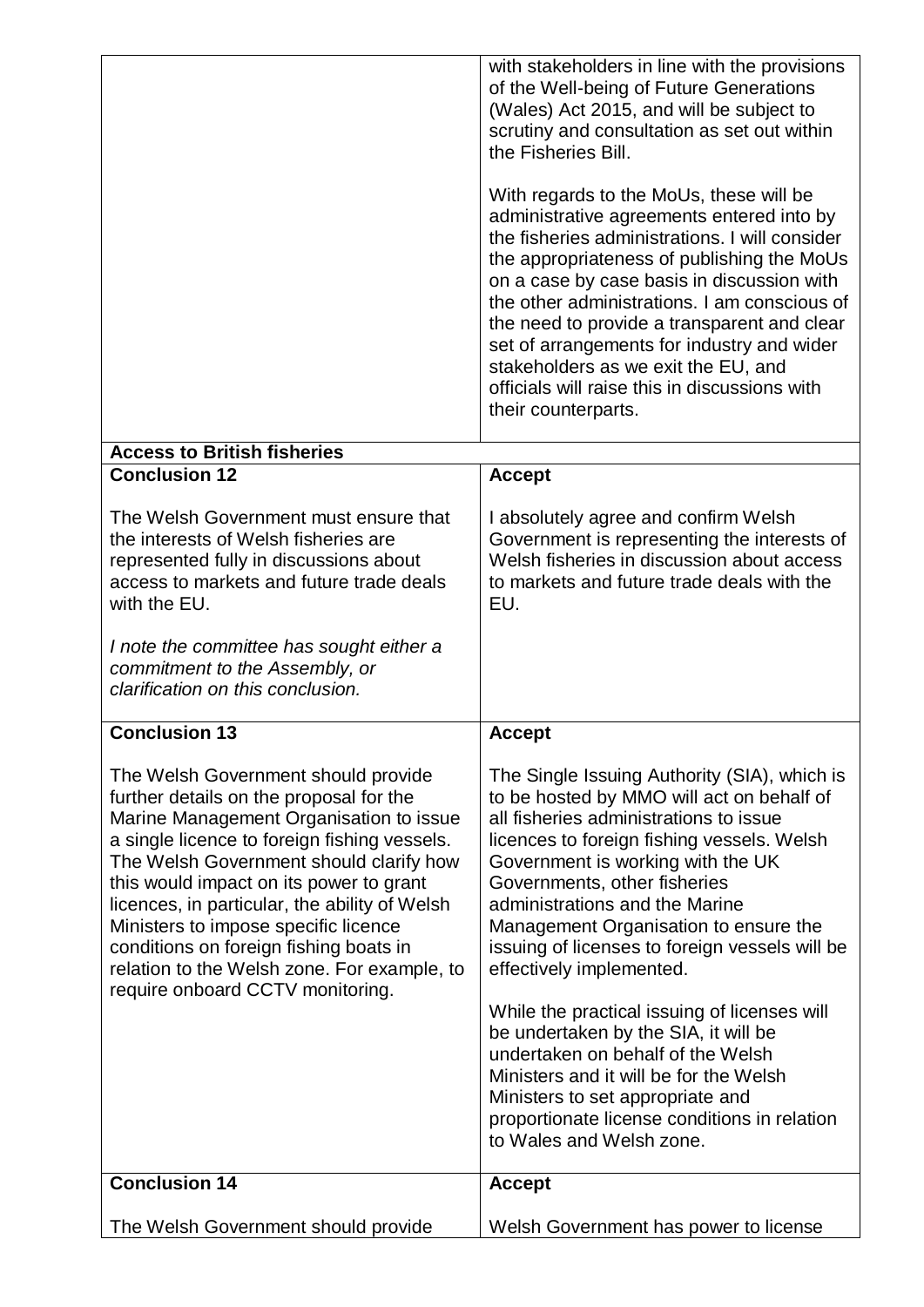| further details about how it intends to use<br>licensing conditions for UK vessels to<br>secure adherence to environmental<br>standards in the Welsh zone. In particular<br>the Welsh Government should set out how<br>licence conditions will be used to address<br>plastic pollution and other, related matters.<br>I note the committee has sought either a<br>commitment to the Assembly, or<br>clarification on this conclusion.                                                                                                                                                                                                                                      | Welsh vessels, and will have the power to<br>license foreign vessels in Wales and the<br>Welsh zone. We do not have the means to<br>license other UK vessels in our waters as<br>they will be licensed by their respective<br>administrations (although their actions can<br>be controlled, as necessary, via<br>subordinate legislation specific to the<br>activity that needs to be controlled).<br>Plastic pollution is a major issue and the<br>Welsh Government is committed to tackling<br>this problem.<br>Whilst I am keen to explore options for<br>tacking plastic waste, I do not think fishing<br>licenses are the appropriate mechanism for<br>addressing this issue. |
|----------------------------------------------------------------------------------------------------------------------------------------------------------------------------------------------------------------------------------------------------------------------------------------------------------------------------------------------------------------------------------------------------------------------------------------------------------------------------------------------------------------------------------------------------------------------------------------------------------------------------------------------------------------------------|------------------------------------------------------------------------------------------------------------------------------------------------------------------------------------------------------------------------------------------------------------------------------------------------------------------------------------------------------------------------------------------------------------------------------------------------------------------------------------------------------------------------------------------------------------------------------------------------------------------------------------------------------------------------------------|
| <b>Conclusion 15</b>                                                                                                                                                                                                                                                                                                                                                                                                                                                                                                                                                                                                                                                       | <b>Accept</b>                                                                                                                                                                                                                                                                                                                                                                                                                                                                                                                                                                                                                                                                      |
| The Welsh Government should explain the<br>circumstances in which it envisages the<br>Secretary of State will use the powers in<br>clauses 9 and 11, to change the exceptions<br>to the prohibition of British or foreign<br>vessels to fish in British waters without a<br>licence. The Welsh Government should<br>explain how any potential disputes over the<br>exercise of these powers will be resolved.<br>As a minimum, we expect a dispute<br>resolution mechanism to be included in the<br><b>Fisheries Management Framework</b><br>Agreement.<br>I note the committee has sought either a<br>commitment to the Assembly, or<br>clarification on this conclusion. | As clauses $9 - 11$ reflect, the exercise of<br>this regulation making power requires the<br>consent of the Welsh Ministers. I can<br>confirm the Fisheries MoU will set out ways<br>of working around these powers and a<br>robust Dispute Resolution Mechanism is<br>also being established. The Welsh<br>Government is working with UK<br>Governments to agree this necessary<br>detail.                                                                                                                                                                                                                                                                                        |
| <b>Fishing opportunities and quota share</b><br><b>Conclusion 16</b>                                                                                                                                                                                                                                                                                                                                                                                                                                                                                                                                                                                                       | <b>Accept in principle</b>                                                                                                                                                                                                                                                                                                                                                                                                                                                                                                                                                                                                                                                         |
| The UK Bill constitutes a missed<br>opportunity to rebalance a fundamental<br>unfairness in the allocation of UK quota. If<br>this is not addressed, there will be marginal<br>benefits for Welsh fisheries as a result of<br>Brexit.<br>I note the committee has sought either a<br>commitment to the Assembly, or<br>clarification on this conclusion.                                                                                                                                                                                                                                                                                                                   | accept the need to rebalance the<br>fundamental unfairness in the allocation of<br>quota and I will push for this. However, the<br>UK Fisheries Bill is not the appropriate<br>place to redress this matter.<br>Quota management is undertaken through<br>administrative mechanisms under the broad<br>legislative framework set out in the<br>Common Fisheries Policy. We do<br>not<br>require legislative provisions to be able to<br>rebalance quota.                                                                                                                                                                                                                           |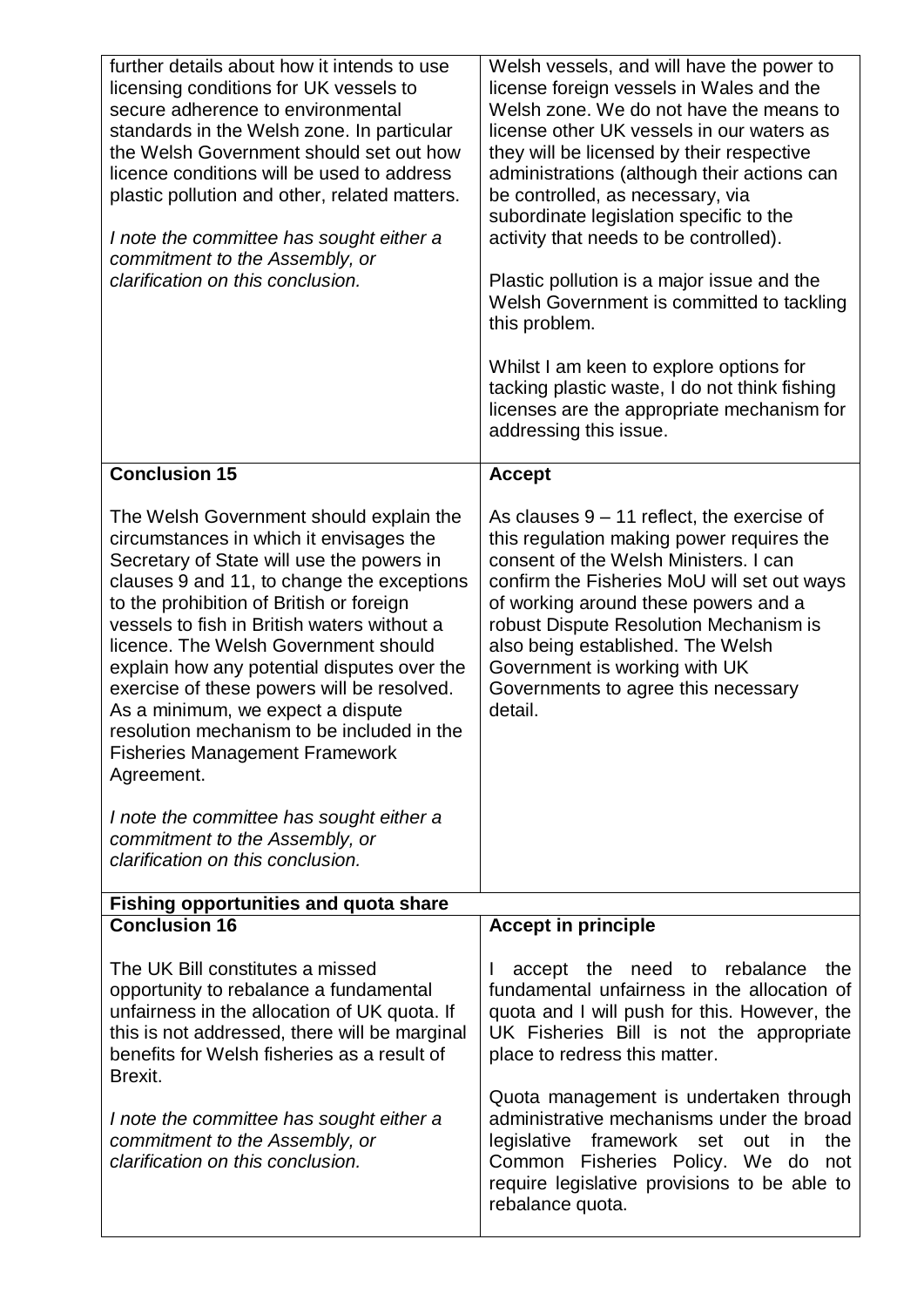| <b>Conclusion 17</b>                                                                                                                                                                                                                                                                                                                                                       | <b>Accept in principle</b>                                                                                                                                                                                                                                                                                                                                                           |
|----------------------------------------------------------------------------------------------------------------------------------------------------------------------------------------------------------------------------------------------------------------------------------------------------------------------------------------------------------------------------|--------------------------------------------------------------------------------------------------------------------------------------------------------------------------------------------------------------------------------------------------------------------------------------------------------------------------------------------------------------------------------------|
| We suggest the following as a fair and<br>sustainable approach to the allocation of<br>UK quota in future -                                                                                                                                                                                                                                                                | Article 17 does not require amendment for<br>the UK to move away from the use of<br>historic catches as the main determination<br>for allocation. Article 17 provides a range of                                                                                                                                                                                                     |
| Firstly, Article 17 of the CFP (which is<br>amended by UK Bill) should be amended to                                                                                                                                                                                                                                                                                       | considerations.                                                                                                                                                                                                                                                                                                                                                                      |
| address the deficiencies identified by<br>stakeholders. In particular, that too much<br>emphasis is given to historic catch when<br>allocating quota at the expense of<br>environmental, social and economic                                                                                                                                                               | I consider any new approach must be fair<br>and sustainable in line with the Well-being<br>of Future Generations (Wales) Act 2015 to<br>which I am committed.                                                                                                                                                                                                                        |
| criteria.                                                                                                                                                                                                                                                                                                                                                                  | The Welsh Government is already in<br>discussion with the UK Government and                                                                                                                                                                                                                                                                                                          |
| Secondly, the Fisheries Concordat should<br>be reviewed to reflect an increased<br>emphasis on environmental, social and<br>economic criteria when allocating quota to<br>the constituent nations of the UK. The<br>Welsh Government should take full<br>advantage of any future review of the<br>Fisheries Concordat to secure an increase<br>in Wales' quota allocation. | the other devolved administration on a<br>number of matters where we will be looking<br>for change.                                                                                                                                                                                                                                                                                  |
| We expect the Welsh Government<br>to<br>engage with the UK administrations to this<br>effect.                                                                                                                                                                                                                                                                              |                                                                                                                                                                                                                                                                                                                                                                                      |
| <b>Conclusion 18</b>                                                                                                                                                                                                                                                                                                                                                       | <b>Accept</b>                                                                                                                                                                                                                                                                                                                                                                        |
| Any new quota arising from Brexit should<br>be allocated in accordance with<br>environmental, social and economic<br>criteria, with a view to addressing the<br>imbalance in Wales' quota share.<br>I note the Committee would like to see an<br>amendment to the Bill in relation to this<br>conclusion.                                                                  | I agree that any new quota should be<br>allocated in accordance with the Well-being<br>of Future Generations (Wales) Act 2015. I<br>committed<br>to<br>readdressing<br>the<br>am<br>imbalance in Wales' quota share<br>and<br>discussions have already begun with the<br>UK Government<br>and other Devolved<br>Administrations.                                                     |
|                                                                                                                                                                                                                                                                                                                                                                            | As set out above, quota management is<br>administrative<br>undertaken<br>through<br>mechanisms.                                                                                                                                                                                                                                                                                      |
| <b>Conclusion 19</b>                                                                                                                                                                                                                                                                                                                                                       | <b>Accept</b>                                                                                                                                                                                                                                                                                                                                                                        |
| We share the Welsh Government's<br>concerns about the extent of the Secretary<br>of State's powers in relation to the<br>determination of fishing opportunities. We<br>note that this is a "red line" for the Minister.<br>We believe the most appropriate way to<br>address this issue is by an amendment to<br>the UK Bill.                                              | This is a red line for me and we have<br>sought amendments to the Bill on this<br>matter. We have been unable to reach<br>agreement with the UK Government on an<br>amendment which would expressly resolve<br>this matter. However, I am happy we have<br>made progress on the matter (described<br>below) and I am content with the approach<br>we have agreed with UK Government. |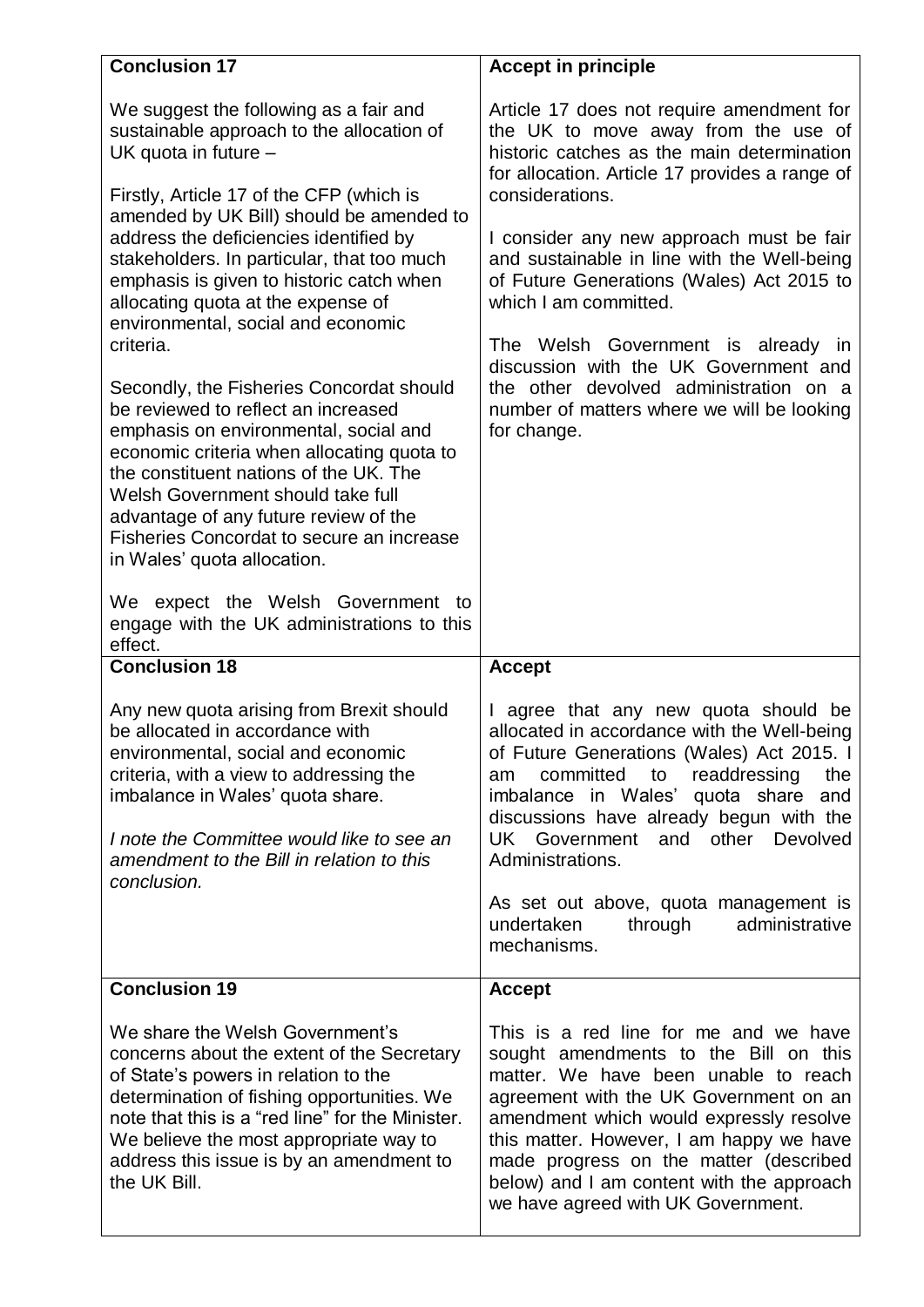|                                                                                                                                                                                                                                                                                                                                                   | To overcome the concerns raised, my<br>officials have worked with Defra to obtain<br>further reassurances. I have reached an<br>agreement with the Secretary of State for<br>Environment, Food and Rural Affairs to set<br>out in the Fisheries MoU, more detail on the<br>intended use of the power and<br>strengthened consultations processes.<br>This will align the work already underway<br>on establishing an agreed Dispute<br>Resolution Mechanism, Officials are<br>working together as a matter of priority to<br>agree the detail needed. I intend to share<br>the outcome of these discussions in<br>advance of the debate on the consent<br>motion. |
|---------------------------------------------------------------------------------------------------------------------------------------------------------------------------------------------------------------------------------------------------------------------------------------------------------------------------------------------------|-------------------------------------------------------------------------------------------------------------------------------------------------------------------------------------------------------------------------------------------------------------------------------------------------------------------------------------------------------------------------------------------------------------------------------------------------------------------------------------------------------------------------------------------------------------------------------------------------------------------------------------------------------------------|
| <b>Conclusion 20</b>                                                                                                                                                                                                                                                                                                                              | <b>Accept</b>                                                                                                                                                                                                                                                                                                                                                                                                                                                                                                                                                                                                                                                     |
| We are not persuaded that the Welsh<br>Government has done enough, up to now,<br>to secure a fair share of quota allocation for                                                                                                                                                                                                                   | I agree there is more we can do to secure a<br>fairer share of fishing opportunities                                                                                                                                                                                                                                                                                                                                                                                                                                                                                                                                                                              |
| Welsh fisheries. The Fisheries Concordat<br>2012 constrained the sector's growth and<br>disadvantaged Welsh fisheries severely. As<br>the UK leaves the EU, we believe the<br>Welsh Government must do more. We<br>expect the Minister to provide clear<br>evidence of the steps she is taking to<br>secure improvements in Wales' quota<br>share | Discussions regarding the distribution of<br>future fishing opportunities have already<br>begun. The basis under which we distribute<br>fishing opportunities in Wales is currently<br>set out in the UK fisheries quota<br>management rules. Allocation of fishing<br>opportunities in the future will be subject to<br>consultation as we work with stakeholders<br>to develop the future fisheries policy<br>referred to in Prosperity for All.                                                                                                                                                                                                                |
| I note the Committee would like to see an<br>amendment to the Bill in relation to this<br>conclusion.                                                                                                                                                                                                                                             | I do not think an amendment is necessary<br>to the Bill in this regard.                                                                                                                                                                                                                                                                                                                                                                                                                                                                                                                                                                                           |
| <b>Financial assistance powers and future funding</b>                                                                                                                                                                                                                                                                                             |                                                                                                                                                                                                                                                                                                                                                                                                                                                                                                                                                                                                                                                                   |
| <b>Conclusion 21</b>                                                                                                                                                                                                                                                                                                                              | <b>Accept</b>                                                                                                                                                                                                                                                                                                                                                                                                                                                                                                                                                                                                                                                     |
| The UK Bill should be amended to require<br>Welsh Ministers to consult on proposals for<br>any future financial assistance scheme<br>established under Schedule 4. We expect<br>the Welsh Government to make<br>representations to the UK Government in<br>this regard.                                                                           | The development of subordinate legislation<br>should be founded on appropriate<br>engagement and consultation with<br>stakeholders, based on the best available<br>evidence. The Welsh Government has<br>produced guidance on consultations, and<br>the Welsh Ministers' Regulatory<br>Impact Assessment Code sets out the<br>Welsh Government's commitments to<br>consult in respect of subordinate legislation<br>and what the consultation should involve<br>I also note the regulation making power to<br>establish a scheme is subject to the<br>affirmative resolution procedure.                                                                           |
|                                                                                                                                                                                                                                                                                                                                                   |                                                                                                                                                                                                                                                                                                                                                                                                                                                                                                                                                                                                                                                                   |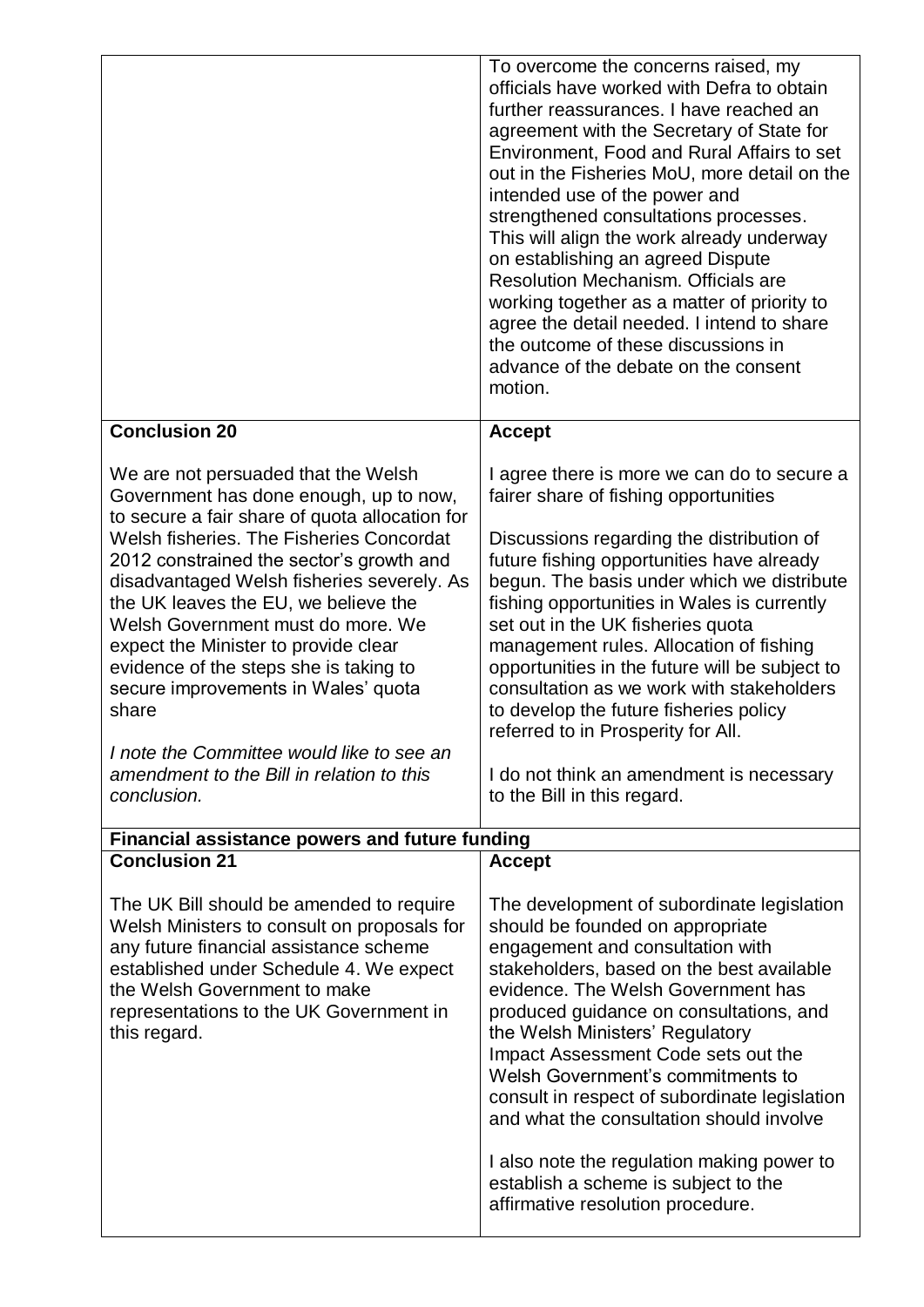|                                                                                                                                                                                                                                                                                                                                                                                                                                                                                                                                                                                                                                                | Welsh Government has made<br>representations to UK Government to<br>amend the Bill in this regard and<br>discussions are ongoing.                                                                                                                                                                                                                                                                                                                                                                                                                                                                                                                                                                                |
|------------------------------------------------------------------------------------------------------------------------------------------------------------------------------------------------------------------------------------------------------------------------------------------------------------------------------------------------------------------------------------------------------------------------------------------------------------------------------------------------------------------------------------------------------------------------------------------------------------------------------------------------|------------------------------------------------------------------------------------------------------------------------------------------------------------------------------------------------------------------------------------------------------------------------------------------------------------------------------------------------------------------------------------------------------------------------------------------------------------------------------------------------------------------------------------------------------------------------------------------------------------------------------------------------------------------------------------------------------------------|
| <b>Conclusion 22</b>                                                                                                                                                                                                                                                                                                                                                                                                                                                                                                                                                                                                                           | <b>Accept</b>                                                                                                                                                                                                                                                                                                                                                                                                                                                                                                                                                                                                                                                                                                    |
| There is merit in ensuring that any future<br>financial support scheme is underpinned by<br>the fisheries objectives. We believe that this<br>should be considered as part of the Welsh<br>Government's Brexit and Our Seas<br>consultation and should, if appropriate,<br>form part of a future Welsh fisheries Bill.<br>I note the Committee would like to see an<br>amendment to the Bill in relation to this<br>conclusion.                                                                                                                                                                                                                | I agree there is merit in any future financial<br>support scheme being underpinned by the<br>fisheries objectives. I am happy to explore<br>ideas as part of our "Brexit and our seas"<br>consultation. However, detailed proposals<br>on any future financial support schemes will<br>need to be considered in the future as our<br>policy takes shape.<br>I note the Committee would like to see an<br>amendment on this point. However, I do not<br>think it is necessary to resolve this matter. I<br>will consider this and if appropriate, such an<br>approach could be considered for inclusion<br>in a future Welsh Fisheries Bill.                                                                      |
|                                                                                                                                                                                                                                                                                                                                                                                                                                                                                                                                                                                                                                                |                                                                                                                                                                                                                                                                                                                                                                                                                                                                                                                                                                                                                                                                                                                  |
| <b>Conclusion 23</b>                                                                                                                                                                                                                                                                                                                                                                                                                                                                                                                                                                                                                           | <b>Accept</b>                                                                                                                                                                                                                                                                                                                                                                                                                                                                                                                                                                                                                                                                                                    |
| The Welsh Government should seek a<br>commitment from the UK Government that<br>future funding arrangements for the<br>fisheries sector will be developed in<br>partnership with the devolved<br>administrations and that there will be parity<br>of esteem between partners. It should also<br>seek a commitment that the level of funding<br>should take account of any additional costs<br>arising from the UK Bill.                                                                                                                                                                                                                        | We are working with UK Government and<br>the other Devolved Administrations to<br>identify scope to maximise the economic<br>growth of the UK's marine sectors. This<br>work will guide policy in how best to support<br>the sustainable growth of the different<br>industry sectors in a strategic and<br>streamlined way.                                                                                                                                                                                                                                                                                                                                                                                      |
| <b>Conclusion 24</b>                                                                                                                                                                                                                                                                                                                                                                                                                                                                                                                                                                                                                           | <b>Reject</b>                                                                                                                                                                                                                                                                                                                                                                                                                                                                                                                                                                                                                                                                                                    |
| There has been a severe lack of financial<br>information provided in support of this, and<br>other, Brexit-related LCMs that this<br>Committee has been asked to consider.<br>This has impaired scrutiny. Furthermore,<br>the absence of such information risks<br>misleading the Assembly about the<br>potential financial implications arising from<br>the legislation. The Welsh Government<br>must address this matter. If it will not do so,<br>we will request that the Finance Committee<br>consider this and, if necessary, bring<br>forward appropriate amendments to<br>Standing Orders.<br>I note the committee has sought either a | It is, of course, open to the Committee to<br>request further information on any aspect<br>including financial information and we will<br>provide as much information as possible. I<br>am not aware of any requests for financial<br>information during the period when the<br>Committee was scrutinising the memoranda<br>on the UK Fisheries Bill. We have complied<br>with the requirements, as set out in<br>Standing Order 29, of what must be<br>included in a legislative consent<br>memorandum. I would have hoped the<br>Committee would have raised this matter<br>with us at an earlier stage in the scrutiny<br>process if it felt a lack of information was<br>impairing scrutiny. We would aim to |
| commitment to the Assembly, or                                                                                                                                                                                                                                                                                                                                                                                                                                                                                                                                                                                                                 | respond to any such future requests without                                                                                                                                                                                                                                                                                                                                                                                                                                                                                                                                                                                                                                                                      |